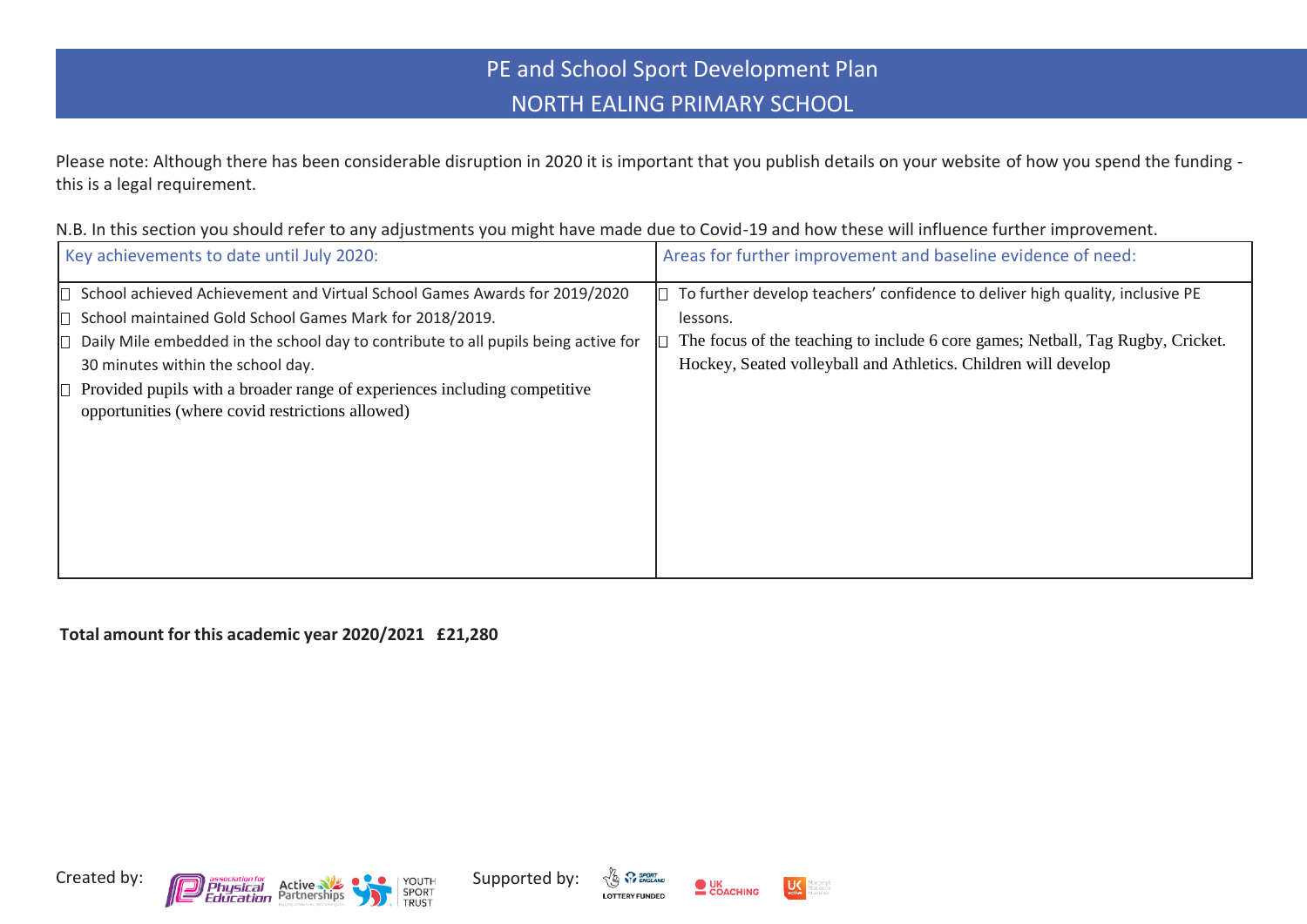| Meeting national curriculum requirements for swimming and water safety.<br>N.B Complete this section to your best ability. For example you might have practised safe self-rescue techniques on<br>dry land which you can transfer to the pool when school swimming restarts.<br>Due to exceptional circumstances priority should be given to ensuring that pupils can perform safe self-rescue even<br>if they do not fully meet the first two requirements of the NC programme of study. |        |
|-------------------------------------------------------------------------------------------------------------------------------------------------------------------------------------------------------------------------------------------------------------------------------------------------------------------------------------------------------------------------------------------------------------------------------------------------------------------------------------------|--------|
| What percentage of your current Year 6 cohort swim competently, confidently and proficiently over a distance of at<br>least 25 metres?<br>N.B. Even though your pupils may swim in another year please report on their attainment on leaving primary school<br>at the end of the summer term 2021.<br>Please see note above.                                                                                                                                                              | 78%    |
| What percentage of your current Year 6 cohort use a range of strokes effectively [for example, front crawl, backstroke<br>and breaststroke]?<br>Please see note above.                                                                                                                                                                                                                                                                                                                    | 76%    |
| What percentage of your current Year 6 cohort perform safe self-rescue in different water-based situations?                                                                                                                                                                                                                                                                                                                                                                               | 42%    |
| Schools can choose to use the Primary PE and sport premium to provide additional provision for swimming but this<br>must be for activity over and above the national curriculum requirements. Have you used it in this way?                                                                                                                                                                                                                                                               | Yes/No |









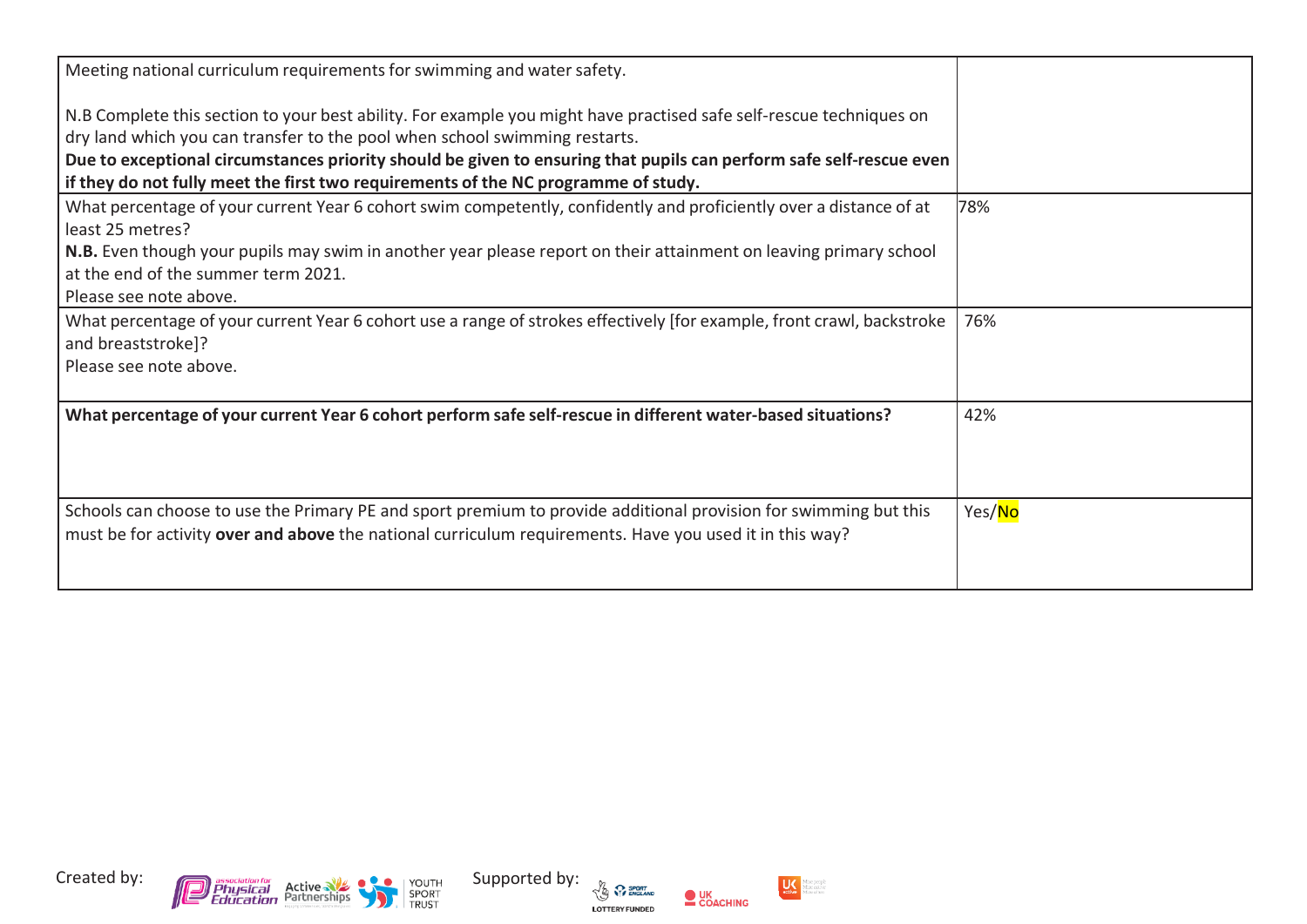## **Action Plan and Budget Tracking**

Capture your intended annual spend against the 5 key indicators. Clarify the success criteria and evidence of impact that you intend to measure to evaluate for pupils today and for the future.

| Academic Year: 2020/21                                                                                                                                                                                                    | Total funding: £21,280                                                                                                                                                                                                                                                                                                                                                                         | Date Updated: July 2021 |                                                                                                                                                                        |                                                                                           |
|---------------------------------------------------------------------------------------------------------------------------------------------------------------------------------------------------------------------------|------------------------------------------------------------------------------------------------------------------------------------------------------------------------------------------------------------------------------------------------------------------------------------------------------------------------------------------------------------------------------------------------|-------------------------|------------------------------------------------------------------------------------------------------------------------------------------------------------------------|-------------------------------------------------------------------------------------------|
| Key indicator 1: The engagement of all pupils in regular physical activity - Chief Medical Officers guidelines recommend that<br>primary school pupils undertake at least 30 minutes of physical activity a day in school |                                                                                                                                                                                                                                                                                                                                                                                                |                         |                                                                                                                                                                        |                                                                                           |
| Intent                                                                                                                                                                                                                    | Implementation                                                                                                                                                                                                                                                                                                                                                                                 |                         | Impact                                                                                                                                                                 |                                                                                           |
| To increase the amount of time pupils<br>spend physically active during the<br>school day.<br>Key indicator 2: The profile of PESSPA being raised across the school as a tool for whole school improvement                | Introduce new steps to improve<br>activity within school.<br>Cont Daily mile<br>Introduction 60 actives minutes<br>through clubs, wake and shake,<br>HITT style sessions, Daily mile,<br>lunchtime activity (FFS)                                                                                                                                                                              | £5382 (FFS)             | Increased activity and<br>fitness/wellbeing of the children<br>The tracking physical activity<br>across the school shows an<br>increase in time and variation.<br>e.g. | Continue to action steps<br>previously undertaken.                                        |
| Intent                                                                                                                                                                                                                    | Implementation                                                                                                                                                                                                                                                                                                                                                                                 |                         | Impact                                                                                                                                                                 |                                                                                           |
| To raise aspirations and celebrate pupil's $\Box$<br>achievements through their participation<br>and success in Intra class<br>activities/Special active days and events/<br>The School Games.                            | Promote with the children and<br>wider community the high profile of<br>PE. Games and physical fitness e.g.<br>Intra class activities/Special activity<br>days and events/ The School Games<br>events through newsletters,<br>achievement assemblies, letters<br>home and on social media.<br>Introduce a house system to<br>encourage engagement, friendly<br>competiveness and organisation. | $£3300$ (cover)         | Pupil, staff and parent surveys<br>Greater engagement in the range<br>of events available for all<br>children at NEPS                                                  | Continue to promote through a<br>range of communications, blogs<br>and other social media |





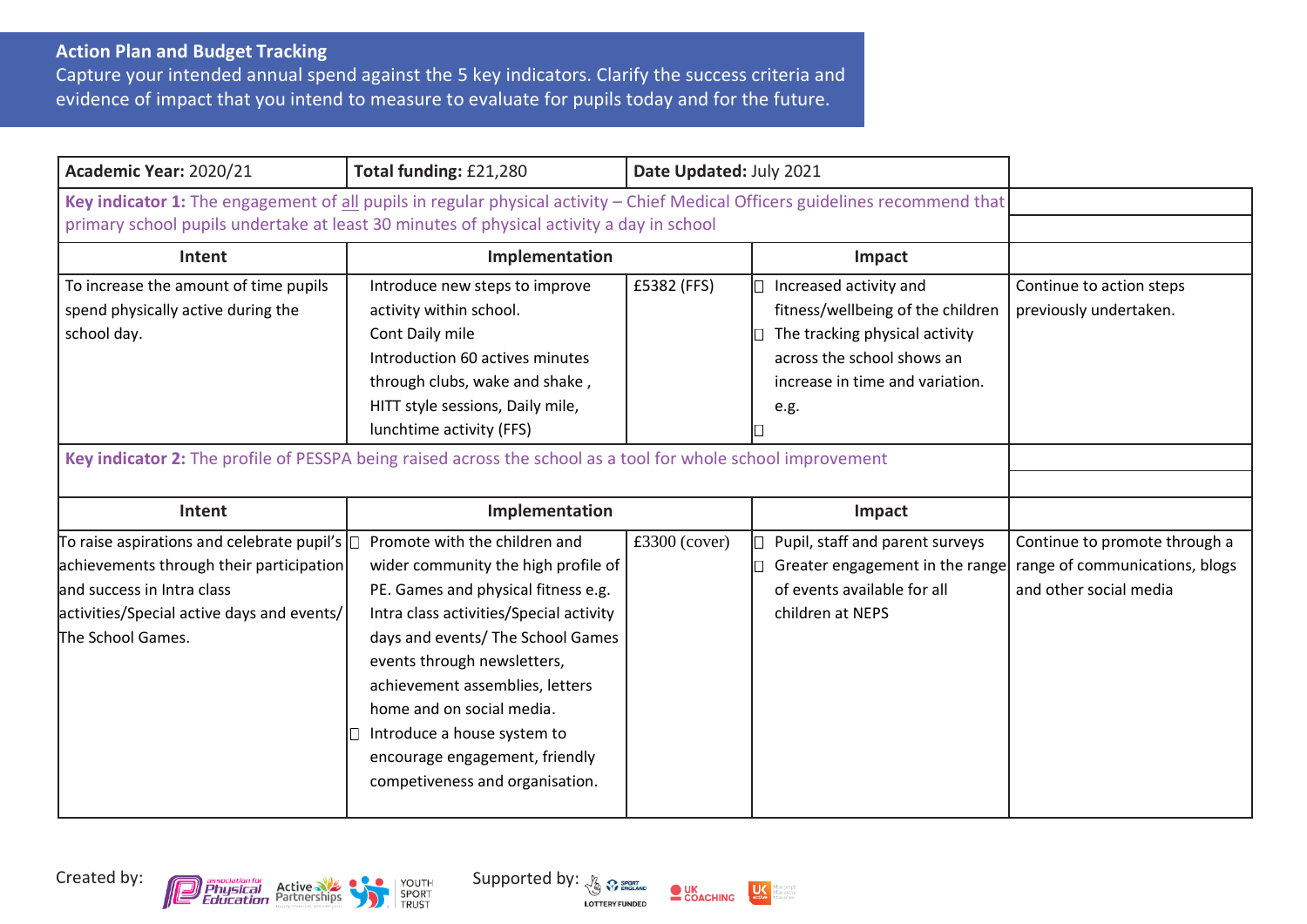| Pupils feel valued by having a voice and<br>influencing provision of sport and<br>physical activity in school.                                            | Maintain a School Sport Organising<br>Committee / Crew.-issues taken to<br>SLT and added to SDP<br>Use of play leaders<br>Regular pupil voice |             | Actions from pupil voice and school<br>council taken to SLT and added to<br><b>SDP</b><br>Inclusion of children in the range of<br><b>lactivities</b>                                     | Maintain a School Sport<br>Organising Committee / Crew to<br>raise pupil confidence in<br>expressing their views in a forum<br>that assists school<br>policies/structures. |
|-----------------------------------------------------------------------------------------------------------------------------------------------------------|-----------------------------------------------------------------------------------------------------------------------------------------------|-------------|-------------------------------------------------------------------------------------------------------------------------------------------------------------------------------------------|----------------------------------------------------------------------------------------------------------------------------------------------------------------------------|
| To further develop inspiring, accessible<br>and meaningful inclusive School Games<br>activity to support all young people to<br>engage and make progress. | To complete School Games Inclusive $\vert$ £ 4000 (WT)<br>Health-check to identify further<br>improvement to action.                          |             | Complete School Games Inclusive Maintain the School Games<br>Health-check demonstrates that<br>there is greater engagement for<br>all children of all abilities to<br>access School Games | Inclusive Health-check and<br>identify areas of development to<br>action.                                                                                                  |
| Pupils further develop leadership skills<br>which can be transferred across the<br>curriculum.                                                            | Provide opportunities for 15% pupils<br>or where appropriate to lead<br>manage and officiate in School<br>Games activity.                     |             | Registers of leadership<br>responsibility.<br>Sports day plans.<br>Intra-school competition.                                                                                              | Maintain at least 15% of pupil's<br>leading, managing and officiating<br>and increase where possible.                                                                      |
| Pupils are provided the opportunity to<br>learn to lead through curriculum PE as<br>part of the lesson structure.                                         | Use real PE schemes of work with<br>addition of specific games based<br>teaching, FFS curriculum.                                             | £5000 (FFS) | Monitoring shows that the<br>children are using the<br>opportunity to demonstrate<br>leadership within lessons, sports<br>council and clubs                                               | PE coordinator upskilled to<br>support classroom teachers to<br>develop children's confidence<br>and leadership skills as part of<br>the PE curriculum                     |







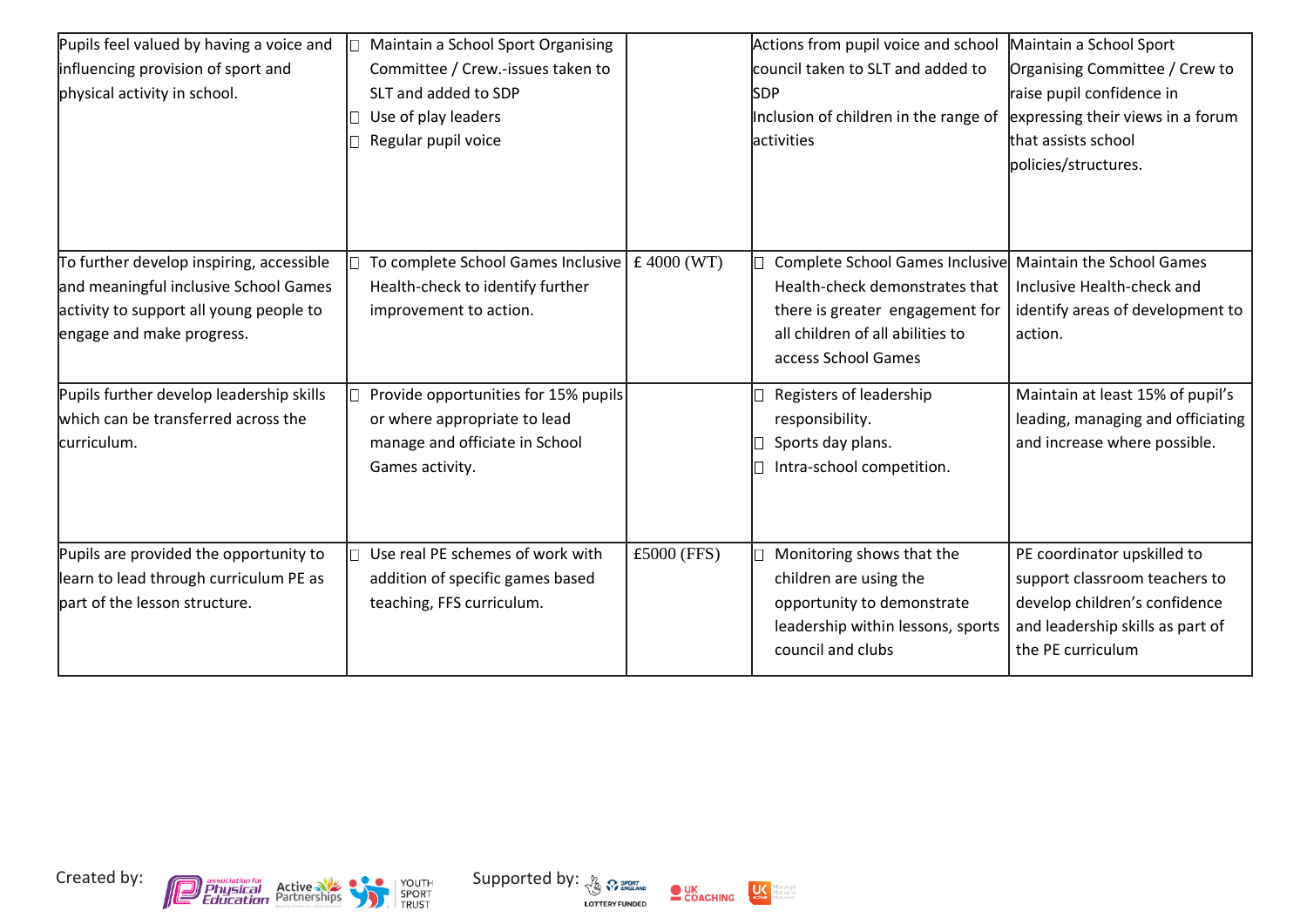| Key indicator 3: Increased confidence, knowledge and skills of all staff in teaching PE and sport |                                                                      |                                                 |                                                                                                                                                                                                                                                                                                                                                     |                                  |
|---------------------------------------------------------------------------------------------------|----------------------------------------------------------------------|-------------------------------------------------|-----------------------------------------------------------------------------------------------------------------------------------------------------------------------------------------------------------------------------------------------------------------------------------------------------------------------------------------------------|----------------------------------|
|                                                                                                   |                                                                      |                                                 |                                                                                                                                                                                                                                                                                                                                                     |                                  |
| Intent                                                                                            | Implementation                                                       |                                                 | Impact                                                                                                                                                                                                                                                                                                                                              |                                  |
| To increase the number of pupils                                                                  | Annual Jasmine License                                               | £495                                            | Pre and post teacher confidence                                                                                                                                                                                                                                                                                                                     | Teachers gain confidence to      |
| engaging in physical activity.                                                                    | Equipment                                                            | £3000                                           | self-reflection surveys.                                                                                                                                                                                                                                                                                                                            | deliver high quality PE lessons. |
|                                                                                                   | Access 1-2-1 curriculum support                                      |                                                 |                                                                                                                                                                                                                                                                                                                                                     |                                  |
| To support all young people to realise                                                            | and/or staff inset with a specialist                                 | Part of the                                     | Using Impact reports to gauge the                                                                                                                                                                                                                                                                                                                   |                                  |
| their potential in PE and school sport.                                                           | PE teacher.                                                          | Willow Tree SSP                                 | success of the support provided.                                                                                                                                                                                                                                                                                                                    | Teachers sharing good practice   |
|                                                                                                   |                                                                      | SLA - £4,000                                    |                                                                                                                                                                                                                                                                                                                                                     | with staff who feel they need    |
| To further develop holistic learning skills Virtual PE Coordinator Network                        |                                                                      |                                                 | Pupil post questionnaire to gauge                                                                                                                                                                                                                                                                                                                   | further support.                 |
| which can be transferred to everything                                                            | <b>Meetings</b>                                                      |                                                 | attitudes towards learning in                                                                                                                                                                                                                                                                                                                       |                                  |
| children do.                                                                                      | Frequency: Half termly                                               |                                                 | Physical Education.                                                                                                                                                                                                                                                                                                                                 |                                  |
|                                                                                                   | Facilitated by: Willow Tree SSP                                      |                                                 |                                                                                                                                                                                                                                                                                                                                                     |                                  |
|                                                                                                   |                                                                      |                                                 | Lesson observations and learning                                                                                                                                                                                                                                                                                                                    |                                  |
|                                                                                                   |                                                                      |                                                 | walks.                                                                                                                                                                                                                                                                                                                                              |                                  |
|                                                                                                   |                                                                      |                                                 |                                                                                                                                                                                                                                                                                                                                                     |                                  |
|                                                                                                   |                                                                      |                                                 | 3 out of 5 support lessons carried out.                                                                                                                                                                                                                                                                                                             |                                  |
|                                                                                                   | Support/activity:                                                    |                                                 | 2 not carried out due to staff                                                                                                                                                                                                                                                                                                                      |                                  |
|                                                                                                   | Year 2 real PE support<br>Pre meeting: 5 <sup>th</sup> November 2020 |                                                 | absence.                                                                                                                                                                                                                                                                                                                                            |                                  |
|                                                                                                   | Post meeting: TBC                                                    |                                                 |                                                                                                                                                                                                                                                                                                                                                     |                                  |
|                                                                                                   | Day: Friday                                                          |                                                 |                                                                                                                                                                                                                                                                                                                                                     |                                  |
|                                                                                                   | Date: 13 <sup>th</sup> November - 11 <sup>th</sup> December          |                                                 |                                                                                                                                                                                                                                                                                                                                                     |                                  |
|                                                                                                   | 2020                                                                 |                                                 |                                                                                                                                                                                                                                                                                                                                                     |                                  |
|                                                                                                   | Time: 2.15 - 3.00pm                                                  |                                                 |                                                                                                                                                                                                                                                                                                                                                     |                                  |
|                                                                                                   | Teacher: Miss Kerrai                                                 |                                                 |                                                                                                                                                                                                                                                                                                                                                     |                                  |
|                                                                                                   | Delivered by: Willow Tree SSP                                        |                                                 |                                                                                                                                                                                                                                                                                                                                                     |                                  |
|                                                                                                   |                                                                      |                                                 | Year 5 and 6 Sports Day at Perivale                                                                                                                                                                                                                                                                                                                 |                                  |
|                                                                                                   | Support/activity:                                                    |                                                 | Athletics track planned including                                                                                                                                                                                                                                                                                                                   |                                  |
|                                                                                                   | Sports Day Planning                                                  |                                                 | organisation such as timings, staff                                                                                                                                                                                                                                                                                                                 |                                  |
|                                                                                                   | Day: Thursday                                                        |                                                 | and equipment. All documents                                                                                                                                                                                                                                                                                                                        |                                  |
|                                                                                                   | Date: 24 <sup>th</sup> June 2021                                     |                                                 | created and shared with school to                                                                                                                                                                                                                                                                                                                   |                                  |
|                                                                                                   | Time: 9.15 - 10.15am                                                 |                                                 | disseminate amongst staff.                                                                                                                                                                                                                                                                                                                          |                                  |
|                                                                                                   | Teacher: Miss Jenkins and Miss Rafiq                                 |                                                 |                                                                                                                                                                                                                                                                                                                                                     |                                  |
| Created by:                                                                                       | Delivered by: Willow Tree SSP                                        |                                                 |                                                                                                                                                                                                                                                                                                                                                     |                                  |
| <b>Physical Active</b><br><i><b>Physical Active</b></i><br><i>Education</i> Partnerships          | Supported by: 8 Presence<br>O YOUTH<br>SPORT<br>TRUST<br>J)          | <b>OUK</b><br>COACHING<br><b>LOTTERY FUNDED</b> | $\begin{picture}(180,10) \put(0,0){\line(1,0){10}} \put(10,0){\line(1,0){10}} \put(10,0){\line(1,0){10}} \put(10,0){\line(1,0){10}} \put(10,0){\line(1,0){10}} \put(10,0){\line(1,0){10}} \put(10,0){\line(1,0){10}} \put(10,0){\line(1,0){10}} \put(10,0){\line(1,0){10}} \put(10,0){\line(1,0){10}} \put(10,0){\line(1,0){10}} \put(10,0){\line($ |                                  |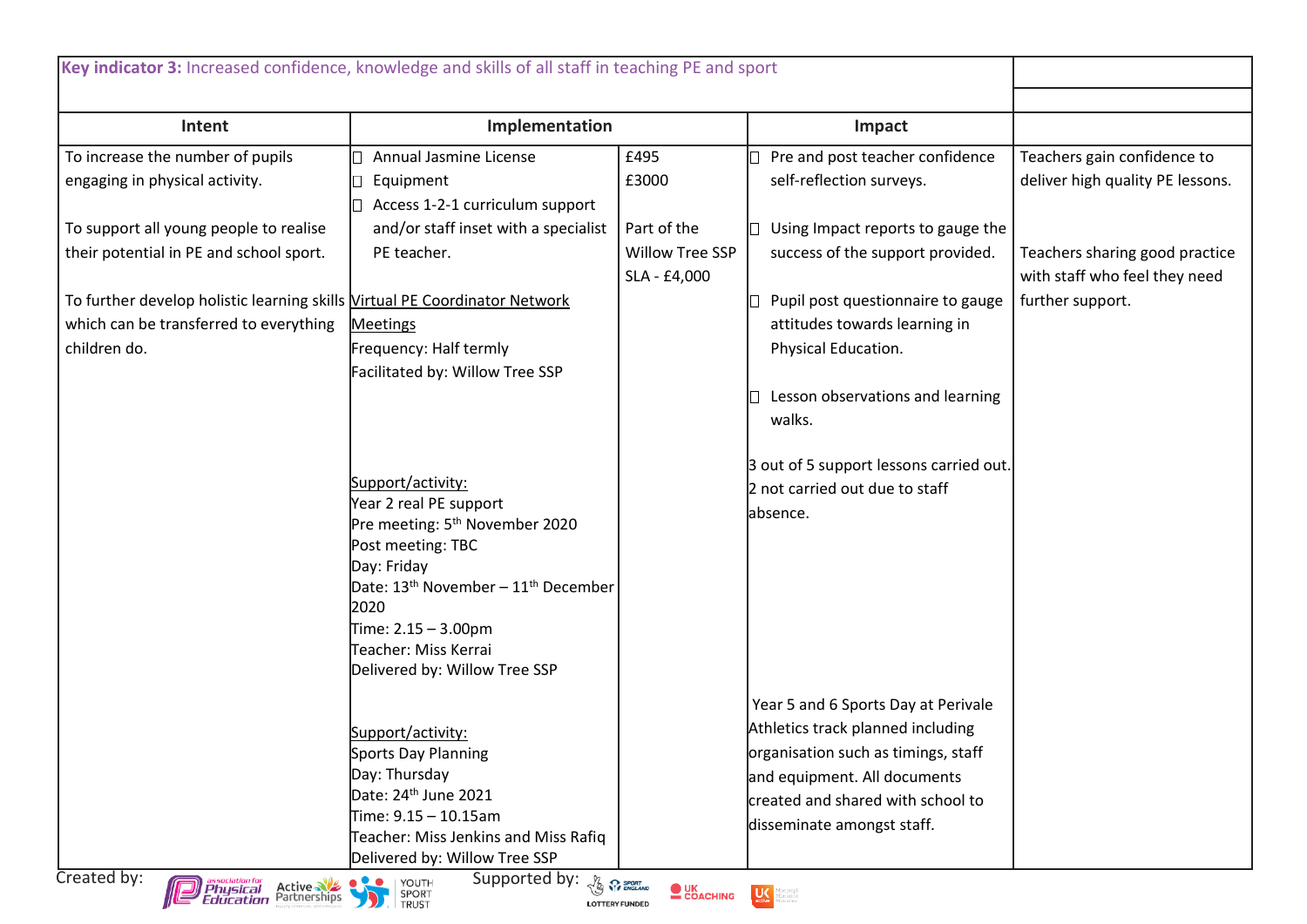| Key indicator 4: Broader experience of a range of sports and activities offered to all pupils               |                                                                                                                                                                                                 |                     |                                                                                                                                                                                                          |                                                                                                                                            |
|-------------------------------------------------------------------------------------------------------------|-------------------------------------------------------------------------------------------------------------------------------------------------------------------------------------------------|---------------------|----------------------------------------------------------------------------------------------------------------------------------------------------------------------------------------------------------|--------------------------------------------------------------------------------------------------------------------------------------------|
| Intent                                                                                                      | Implementation                                                                                                                                                                                  |                     | Impact                                                                                                                                                                                                   |                                                                                                                                            |
| To increase the participation levels of<br>pupils in extra-curricular sporting activity<br>every week.      | Enable at least 50% (15% non-<br>active) of KS2 pupil's provision to<br>participate in extra-curricular<br>sporting activity every week.                                                        | $£1080$ (FFS costs) | Records of attendance and<br>participation.                                                                                                                                                              | Establish new clubs and target a<br>higher percentage of KS2 pupils<br>to participate in extra-curricular<br>sporting activity every week. |
| Pupils are provided a range of<br>opportunities in sport and physical<br>activity in the local community.   | Establish 5 club links where the<br>link is a signposting function<br>(posters/assemblies etc.) and 2<br>providing taster sessions on site or<br>actively engaging pupils as a<br>partner host. |                     | Records of the 5 sign-posted club<br>links in school and the 2 taster<br>sessions offered on site.                                                                                                       | Links with local clubs and<br>organisations strengthened.                                                                                  |
| Pupils are exposed to specialist sports<br>coaches to enhance their skillset and<br>sporting opportunities. | Utilise sports coaches to support<br>school sport activity.                                                                                                                                     | £2000 (FFS)         | Pre and post feedback from pupils<br>following a scheme of work.<br>Registers of attendance and sports<br>offered.<br>Registers of participants who<br>subsequently represent school at<br>competitions. | Continue to work in partnership<br>with Willow Tree SSP.                                                                                   |





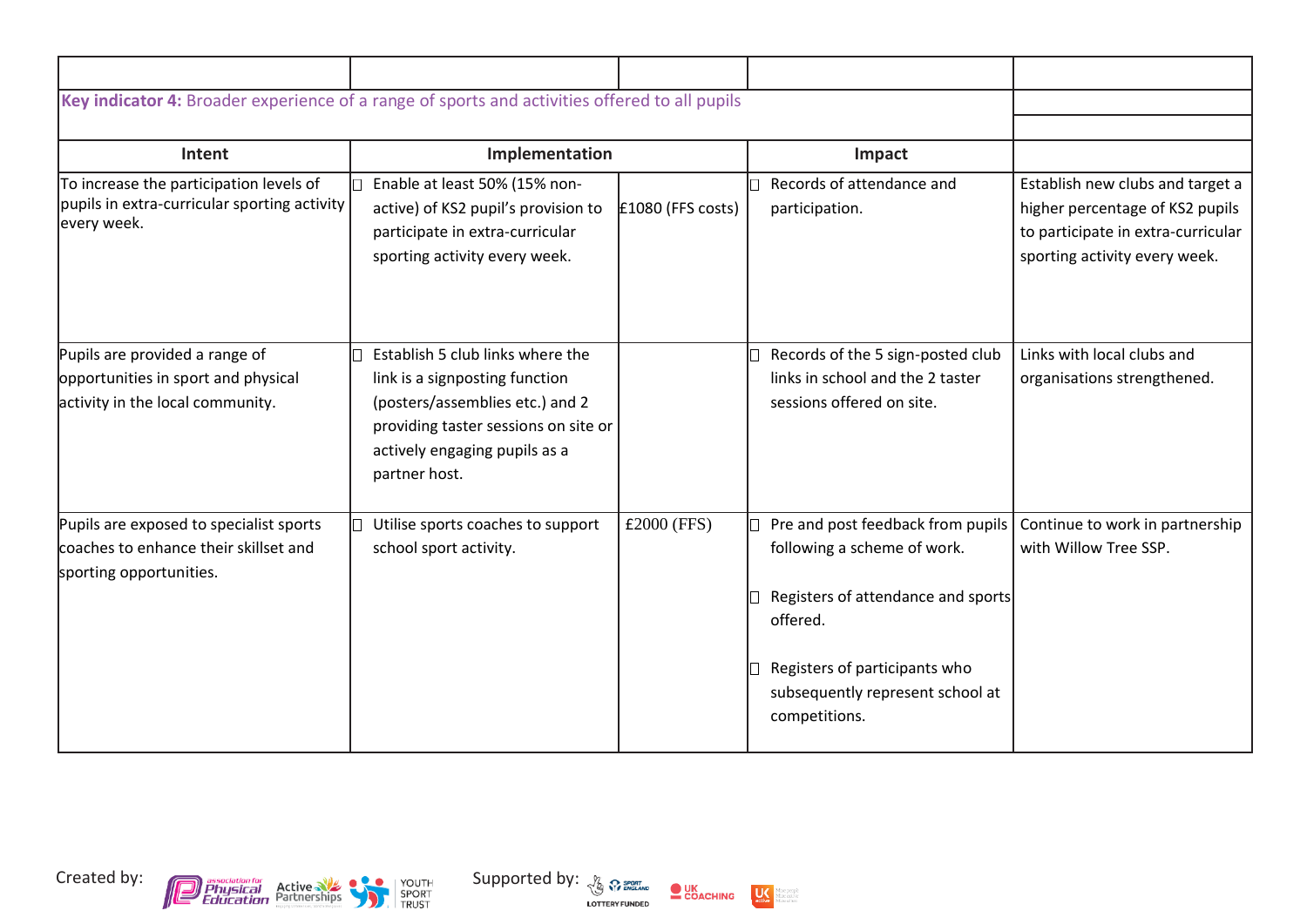| Intent                                                                        | Implementation                              |                 | Impact                                                                         |                                  |
|-------------------------------------------------------------------------------|---------------------------------------------|-----------------|--------------------------------------------------------------------------------|----------------------------------|
| To further develop School Games values <b>Plan and deliver a minimum of 8</b> |                                             | Part of the     | Lesson plans of Real PE curriculum   Maintain attendance of 6 inter-           |                                  |
| (Honesty, Determination, Passion,                                             | intra-school competitions (including        | Willow Tree SSP | delivery.                                                                      | school competitions with WTSSP.  |
| Respect, Self-Belief and Teamwork) in                                         | <b>Personal Best Challenges)</b>            | SLA - £4,000    |                                                                                |                                  |
| pupils through healthy, meaningful                                            |                                             |                 | Records/registers of pupil's                                                   |                                  |
| inter-school competition, including                                           | Attend a minimum of 6 inter-school          |                 | participation in personal                                                      | Pupil's success and enjoyment in |
| Willow Tree School Sports Partnership                                         | competitions. (including LYG and SSP        |                 | challenge/digital competition.                                                 | competitions celebrated in       |
| competitions.                                                                 | Virtual competitions)                       |                 |                                                                                | school assemblies to engage and  |
|                                                                               |                                             |                 | Data available from the                                                        | encourage others.                |
|                                                                               |                                             |                 | scoresheets submitted and/or                                                   |                                  |
|                                                                               |                                             |                 | team sheets                                                                    |                                  |
|                                                                               |                                             |                 |                                                                                |                                  |
|                                                                               | Support/activity:                           |                 |                                                                                |                                  |
|                                                                               | Year 5 QuadKids Athletics                   |                 | All year 5 pupils present participated                                         |                                  |
|                                                                               | Day: Monday                                 |                 | in all 4 personal best events in                                               |                                  |
|                                                                               | Date: 21st June 2021                        |                 | Pitshanger Park. From this data, the                                           |                                  |
|                                                                               | Time: 9.00 - 11.00am                        |                 | best 4 boys and 4 girls data were                                              |                                  |
|                                                                               | Delivered by: Willow Tree SSP               |                 | submitted towards the LYG virtual<br>competition.                              |                                  |
|                                                                               | Support/activity:                           |                 | One team of 10 pupils attended the                                             |                                  |
|                                                                               | Year 5/6 Cricket                            |                 | Year 5/6 Cricket competition at                                                |                                  |
|                                                                               | Type: Increase competitive<br>opportunities |                 | Ealing Cricket Club. The intent of the<br>festival was to increase competitive |                                  |
|                                                                               | Day: Thursday                               |                 | opportunities.                                                                 |                                  |
|                                                                               | Date: 1 <sup>st</sup> July 2021             |                 |                                                                                |                                  |
|                                                                               | Time: 9.30am - 12.00pm                      |                 |                                                                                |                                  |
|                                                                               | Delivered by: Willow Tree SSP               |                 |                                                                                |                                  |
|                                                                               |                                             |                 |                                                                                |                                  |
|                                                                               |                                             |                 |                                                                                |                                  |
|                                                                               |                                             |                 |                                                                                |                                  |